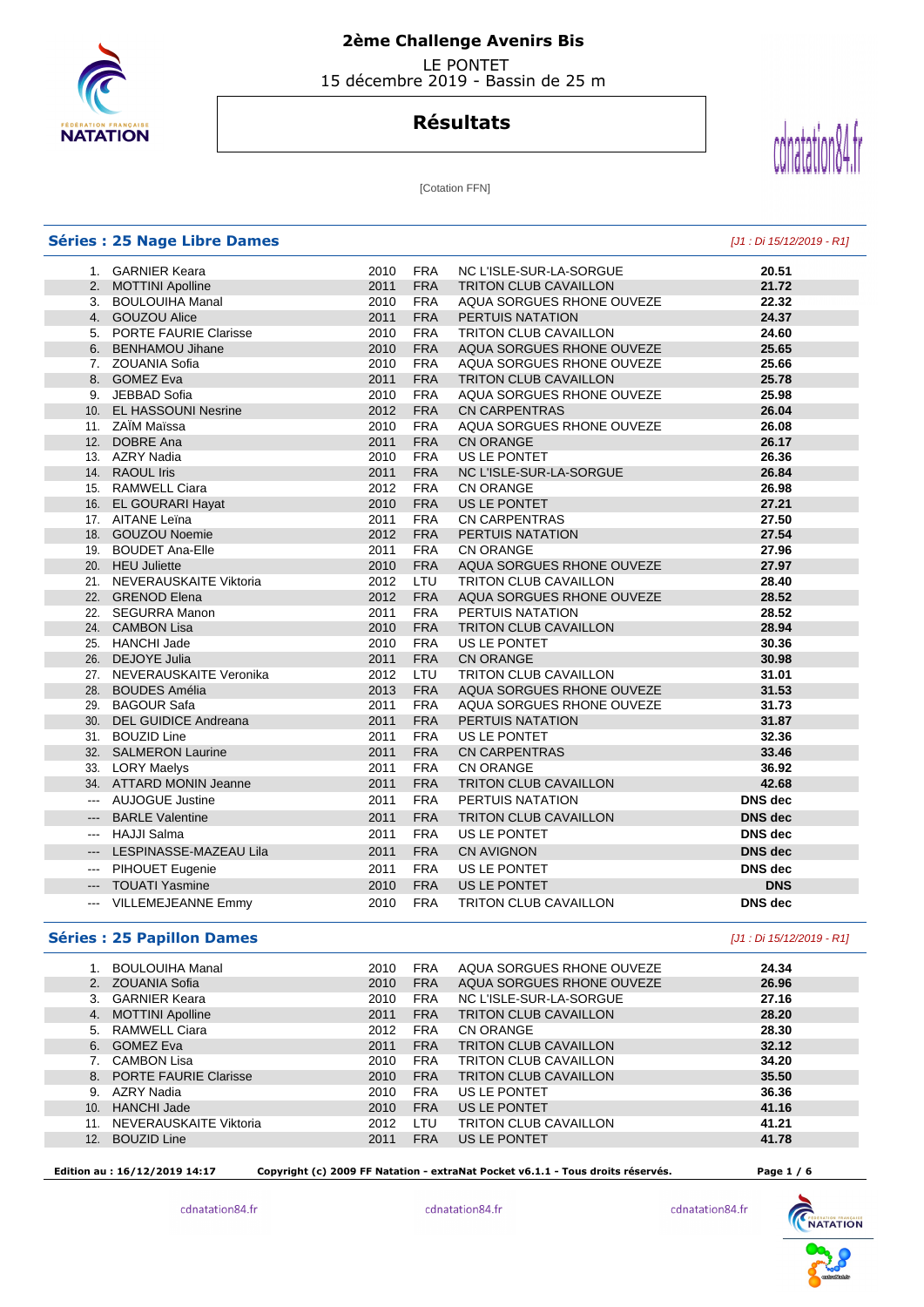

#### **2ème Challenge Avenirs Bis LE PONTET 15 décembre 2019 - Bassin de 25 m**

# **Résultats**



#### **(Suite) Séries : 25 Papillon Dames [J1 : Di 15/12/2019 - R1]**

| NEVERAUSKAITE Veronika<br>13. | I TU<br>2012       | <b>TRITON CLUB CAVAILLON</b> | 43.40      |
|-------------------------------|--------------------|------------------------------|------------|
| 14. EL GOURARI Hayat          | <b>FRA</b><br>2010 | US LE PONTET                 | 52.52      |
| --- ATTARD MONIN Jeanne       | <b>FRA</b><br>2011 | <b>TRITON CLUB CAVAILLON</b> | <b>DSQ</b> |
| --- BARLE Valentine           | <b>FRA</b><br>2011 | <b>TRITON CLUB CAVAILLON</b> | DNS dec    |
| --- HAJJI Salma               | <b>FRA</b><br>2011 | US LE PONTET                 | DNS dec    |
| <b>VILLEMEJEANNE Emmy</b>     | <b>FRA</b><br>2010 | <b>TRITON CLUB CAVAILLON</b> | DNS dec    |
|                               |                    |                              |            |

#### **Séries : 100 4 Nages Dames** [J1 : Di 15/12/2019 - R1]

| $50 m$ :     | <b>ZOUANIA Sofia</b><br>--- | $100 \text{ m}$ : | 2:10.14 | 2010<br>(2:10.14) | <b>FRA</b><br>[2:10.14] | AQUA SORGUES RHONE OUVEZE | 2:10.14 | 56 pts |
|--------------|-----------------------------|-------------------|---------|-------------------|-------------------------|---------------------------|---------|--------|
|              | <b>GOUZOU Alice</b>         |                   |         | 2011              | <b>FRA</b>              | PERTUIS NATATION          | 2:11.58 | 47 pts |
| $50 m$ :     | $- - -$                     | 100 m:            | 2:11.58 | (2:11.58)         | [2:11.58]               |                           |         |        |
| 3.           | <b>BOULOUIHA Manal</b>      |                   |         | 2010              | <b>FRA</b>              | AQUA SORGUES RHONE OUVEZE | 2:12.54 | 42 pts |
| $50 m$ :     | ---                         | 100 m:            | 2:12.54 | (2:12.54)         | [2:12.54]               |                           |         |        |
| $\mathbf{4}$ | <b>BOUDET Ana-Elle</b>      |                   |         | 2011              | FRA                     | CN ORANGE                 | 2:25.21 | 1 pt   |
| $50 m$ :     | $- - -$                     | 100 m:            | 2:25.21 | (2:25.21)         | [2:25.21]               |                           |         |        |
| 5.           | <b>SEGURRA Manon</b>        |                   |         | 201               | <b>FRA</b>              | PERTUIS NATATION          | 2:46.13 | 1 pt   |
| $50 m$ :     | ---                         | $100 \text{ m}$ : | 2:46.13 | (2:46.13)         | [2:46.13]               |                           |         |        |

#### **Séries : 50 Papillon-Dos Dames** [J1 : Di 15/12/2019 - R1]

|                     | <b>GARNIER Keara</b>       | 2010 | <b>FRA</b> | NC L'ISLE-SUR-LA-SORGUE | 1:01.64        | 9 pts |
|---------------------|----------------------------|------|------------|-------------------------|----------------|-------|
|                     | <b>EL HASSOUNI Nesrine</b> | 2012 | <b>FRA</b> | CN CARPENTRAS           | 1:05.30        | 1 pt  |
| 3.                  | SHAIMI Nassima             | 2010 | <b>FRA</b> | NC L'ISLE-SUR-LA-SORGUE | 1:07.08        | 1 pt  |
| 4.                  | <b>SALMERON Laurine</b>    | 2011 | <b>FRA</b> | <b>CN CARPENTRAS</b>    | 1:18.02        | 1 pt  |
| 5.                  | <b>BACHIR Anaïs</b>        | 2011 | <b>FRA</b> | PERTUIS NATATION        | 1:19.68        | 1 pt  |
| 6.                  | AZRY Nadia                 | 2010 | <b>FRA</b> | US LE PONTET            | 1:22.96        | 1 pt  |
|                     | <b>HANCHI Jade</b>         | 2010 | <b>FRA</b> | US LE PONTET            | 1:24.86        | 1 pt  |
| 8.                  | AITANE Leïna               | 2011 | <b>FRA</b> | <b>CN CARPENTRAS</b>    | 1:26.34        | 1 pt  |
| $- - -$             | <b>BOUZID Line</b>         | 2011 | <b>FRA</b> | US LE PONTET            | <b>DSQ</b>     |       |
| $\qquad \qquad - -$ | <b>EL GOURARI Hayat</b>    | 2010 | <b>FRA</b> | US LE PONTET            | <b>DSQ</b>     |       |
|                     | HAJJI Salma                | 2011 | FRA        | US LE PONTET            | <b>DNS</b> dec |       |

#### **Séries : 50 Dos-Brasse Dames and** *Séries* **: 50 Dos-Brasse Dames and** *Séries* **: 50 Dos-Brasse Dames <b>and** *S*

| 1.  | <b>MOTTINI Apolline</b>      | 2011 | <b>FRA</b> | <b>TRITON CLUB CAVAILLON</b> | 1:00.36 | 91 pts |
|-----|------------------------------|------|------------|------------------------------|---------|--------|
| 2.  | <b>BENHAMOU Jihane</b>       | 2010 | <b>FRA</b> | AQUA SORGUES RHONE OUVEZE    | 1:02.89 | 56 pts |
| 3.  | <b>PORTE FAURIE Clarisse</b> | 2010 | <b>FRA</b> | <b>TRITON CLUB CAVAILLON</b> | 1:07.00 | 17 pts |
| 4.  | <b>ZAİM Maissa</b>           | 2010 | <b>FRA</b> | AQUA SORGUES RHONE OUVEZE    | 1:08.06 | 10 pts |
| 5.  | <b>RAOUL Iris</b>            | 2011 | <b>FRA</b> | NC L'ISLE-SUR-LA-SORGUE      | 1:08.33 | 9 pts  |
| 6.  | <b>EL HASSOUNI Nesrine</b>   | 2012 | <b>FRA</b> | <b>CN CARPENTRAS</b>         | 1:08.42 | 9 pts  |
| 7.  | <b>RAMWELL Ciara</b>         | 2012 | <b>FRA</b> | <b>CN ORANGE</b>             | 1:08.52 | 8 pts  |
| 8.  | <b>SHAIMI Nassima</b>        | 2010 | <b>FRA</b> | NC L'ISLE-SUR-LA-SORGUE      | 1:09.58 | 4 pts  |
| 9.  | <b>BOUDET Ana-Elle</b>       | 2011 | <b>FRA</b> | <b>CN ORANGE</b>             | 1:11.40 | 1 pt   |
| 10. | <b>SEGURRA Manon</b>         | 2011 | <b>FRA</b> | PERTUIS NATATION             | 1:12.80 | 1 pt   |
| 11. | DOBRE Ana                    | 2011 | <b>FRA</b> | <b>CN ORANGE</b>             | 1:13.76 | 1 pt   |
| 12. | <b>SALMERON Laurine</b>      | 2011 | <b>FRA</b> | <b>CN CARPENTRAS</b>         | 1:15.46 | 1 pt   |
| 13. | <b>HEU Juliette</b>          | 2010 | <b>FRA</b> | AQUA SORGUES RHONE OUVEZE    | 1:15.74 | 1 pt   |
| 14. | <b>DEL GUIDICE Andreana</b>  | 2011 | <b>FRA</b> | PERTUIS NATATION             | 1:16.52 | 1 pt   |
| 15. | <b>GOMEZ Eva</b>             | 2011 | <b>FRA</b> | <b>TRITON CLUB CAVAILLON</b> | 1:18.28 | 1 pt   |
| 16. | <b>BAGOUR Safa</b>           | 2011 | <b>FRA</b> | AQUA SORGUES RHONE OUVEZE    | 1:18.44 | 1 pt   |
| 17. | <b>BACHIR Anaïs</b>          | 2011 | <b>FRA</b> | PERTUIS NATATION             | 1:20.10 | 1 pt   |
| 18. | <b>GOUZOU Noemie</b>         | 2012 | <b>FRA</b> | PERTUIS NATATION             | 1:20.76 | 1 pt   |
| 19. | <b>AITANE Leina</b>          | 2011 | <b>FRA</b> | <b>CN CARPENTRAS</b>         | 1:21.42 | 1 pt   |
| 20. | <b>DEJOYE Julia</b>          | 2011 | <b>FRA</b> | <b>CN ORANGE</b>             | 1:23.19 | 1 pt   |
| 21. | <b>GRENOD Elena</b>          | 2012 | <b>FRA</b> | AQUA SORGUES RHONE OUVEZE    | 1:28.22 | 1 pt   |
| 22. | JEBBAD Sofia                 | 2010 | <b>FRA</b> | AQUA SORGUES RHONE OUVEZE    | 1:28.78 | 1 pt   |
|     |                              |      |            |                              |         |        |

 **Edition au : 16/12/2019 14:17 Copyright (c) 2009 FF Natation - extraNat Pocket v6.1.1 - Tous droits réservés. Page 2 / 6** 

cdnatation84.fr



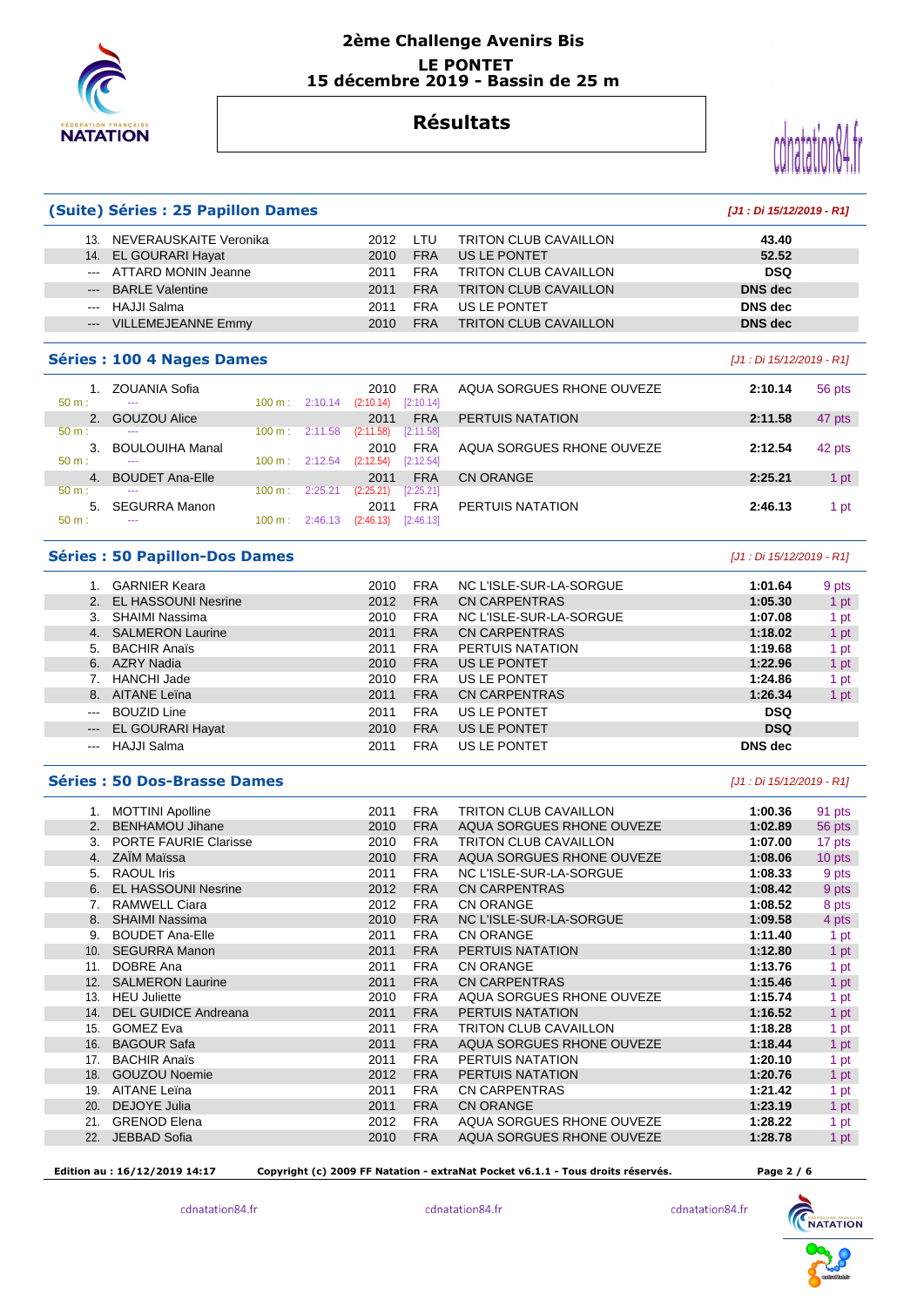

### **2ème Challenge Avenirs Bis LE PONTET 15 décembre 2019 - Bassin de 25 m**

## **Résultats**



|                                                                                                                                                                                                                                                                                                                                                                                                                                                                            | (Suite) Séries : 50 Dos-Brasse Dames    |      |             |                              | [J1 : Di 15/12/2019 - R1] |
|----------------------------------------------------------------------------------------------------------------------------------------------------------------------------------------------------------------------------------------------------------------------------------------------------------------------------------------------------------------------------------------------------------------------------------------------------------------------------|-----------------------------------------|------|-------------|------------------------------|---------------------------|
|                                                                                                                                                                                                                                                                                                                                                                                                                                                                            | 23. LORY Maelys                         | 2011 | <b>FRA</b>  | CN ORANGE                    | 1:29.14<br>1 pt           |
|                                                                                                                                                                                                                                                                                                                                                                                                                                                                            | 24. NEVERAUSKAITE Viktoria              | 2012 | LTU         | <b>TRITON CLUB CAVAILLON</b> | 1:30.46<br>1 pt           |
|                                                                                                                                                                                                                                                                                                                                                                                                                                                                            | 25. CAMBON Lisa                         | 2010 | <b>FRA</b>  | <b>TRITON CLUB CAVAILLON</b> | 1:33.45<br>1 pt           |
|                                                                                                                                                                                                                                                                                                                                                                                                                                                                            | --- ATTARD MONIN Jeanne                 | 2011 | <b>FRA</b>  | <b>TRITON CLUB CAVAILLON</b> | <b>DSQ</b>                |
| $\sim$ $\sim$                                                                                                                                                                                                                                                                                                                                                                                                                                                              | NEVERAUSKAITE Veronika                  | 2012 | LTU         | <b>TRITON CLUB CAVAILLON</b> | <b>DSQ</b>                |
| $---$                                                                                                                                                                                                                                                                                                                                                                                                                                                                      | <b>AUJOGUE Justine</b>                  | 2011 | <b>FRA</b>  | PERTUIS NATATION             | <b>DNS</b> dec            |
| $\frac{1}{2} \left( \frac{1}{2} \right) \left( \frac{1}{2} \right) \left( \frac{1}{2} \right) \left( \frac{1}{2} \right) \left( \frac{1}{2} \right) \left( \frac{1}{2} \right) \left( \frac{1}{2} \right) \left( \frac{1}{2} \right) \left( \frac{1}{2} \right) \left( \frac{1}{2} \right) \left( \frac{1}{2} \right) \left( \frac{1}{2} \right) \left( \frac{1}{2} \right) \left( \frac{1}{2} \right) \left( \frac{1}{2} \right) \left( \frac{1}{2} \right) \left( \frac$ | <b>BARLE Valentine</b>                  | 2011 | <b>FRA</b>  | <b>TRITON CLUB CAVAILLON</b> | <b>DNS</b> dec            |
| $\qquad \qquad - -$                                                                                                                                                                                                                                                                                                                                                                                                                                                        | LESPINASSE-MAZEAU Lila                  | 2011 | <b>FRA</b>  | <b>CN AVIGNON</b>            | <b>DNS dec</b>            |
|                                                                                                                                                                                                                                                                                                                                                                                                                                                                            | --- VILLEMEJEANNE Emmy                  | 2010 | <b>FRA</b>  | <b>TRITON CLUB CAVAILLON</b> | <b>DNS</b> dec            |
|                                                                                                                                                                                                                                                                                                                                                                                                                                                                            | <b>Séries : 25 Nage Libre Messieurs</b> |      |             |                              | [J1 : Di 15/12/2019 - R1] |
|                                                                                                                                                                                                                                                                                                                                                                                                                                                                            | 1. MARTELLI-CUCCHI Alexis               | 2010 | <b>FRA</b>  | AQUA SORGUES RHONE OUVEZE    | 18.26                     |
|                                                                                                                                                                                                                                                                                                                                                                                                                                                                            | 2. BOUVAREL Julien                      | 2009 | <b>FRA</b>  | TRITON CLUB CAVAILLON        | 18.60                     |
|                                                                                                                                                                                                                                                                                                                                                                                                                                                                            | 3. VAN HALST Sasha                      | 2010 | <b>FRA</b>  | NC L'ISLE-SUR-LA-SORGUE      | 18.90                     |
|                                                                                                                                                                                                                                                                                                                                                                                                                                                                            | 4. PUIG Eliot                           | 2011 | <b>FRA</b>  | AQUA SORGUES RHONE OUVEZE    | 19.54                     |
|                                                                                                                                                                                                                                                                                                                                                                                                                                                                            | 5. ANTUNES Charlie                      | 2009 | <b>FRA</b>  | PERTUIS NATATION             | 20.44                     |
|                                                                                                                                                                                                                                                                                                                                                                                                                                                                            | 6. DAOUAYRY Nassim                      | 2010 | <b>FRA</b>  | AQUA SORGUES RHONE OUVEZE    | 20.78                     |
|                                                                                                                                                                                                                                                                                                                                                                                                                                                                            | 7. RAKOTOBE Youssri                     | 2009 | <b>FRA</b>  | AQUA SORGUES RHONE OUVEZE    | 21.50                     |
|                                                                                                                                                                                                                                                                                                                                                                                                                                                                            | 8. CRESP Marius                         | 2009 | <b>FRA</b>  | NC L'ISLE-SUR-LA-SORGUE      | 21.61                     |
|                                                                                                                                                                                                                                                                                                                                                                                                                                                                            | 9. BOULOUIHA Marwan                     | 2011 | FRA         | AQUA SORGUES RHONE OUVEZE    | 22.00                     |
|                                                                                                                                                                                                                                                                                                                                                                                                                                                                            | 10. BARNEDES-RENAN Mathis               | 2009 | <b>FRA</b>  | NC L'ISLE-SUR-LA-SORGUE      | 22.82                     |
|                                                                                                                                                                                                                                                                                                                                                                                                                                                                            | 11. CRESP Marceau                       | 2012 | <b>FRA</b>  | NC L'ISLE-SUR-LA-SORGUE      | 23.39                     |
|                                                                                                                                                                                                                                                                                                                                                                                                                                                                            | 11. DERRIVES Enzo                       | 2011 | <b>FRA</b>  | PERTUIS NATATION             | 23.39                     |
|                                                                                                                                                                                                                                                                                                                                                                                                                                                                            | 13. CAZALAS Mathis                      | 2009 | <b>FRA</b>  | <b>CN CARPENTRAS</b>         | 23.42                     |
|                                                                                                                                                                                                                                                                                                                                                                                                                                                                            | 14. BOUZIT Gebril                       | 2010 | <b>FRA</b>  | <b>CN CARPENTRAS</b>         | 24.00                     |
|                                                                                                                                                                                                                                                                                                                                                                                                                                                                            | 15. KAOUASS Nahil                       | 2009 | FRA         | <b>CN CARPENTRAS</b>         | 24.10                     |
|                                                                                                                                                                                                                                                                                                                                                                                                                                                                            | 16. MORLAT POLI Lucas                   | 2010 | <b>FRA</b>  | US LE PONTET                 | 24.55                     |
|                                                                                                                                                                                                                                                                                                                                                                                                                                                                            | 17. EKINCI Naim                         | 2009 | <b>FRA</b>  | US LE PONTET                 | 24.78                     |
|                                                                                                                                                                                                                                                                                                                                                                                                                                                                            | 18. MENDIL Nathan                       | 2009 | <b>FRA</b>  | US LE PONTET                 | 24.86                     |
|                                                                                                                                                                                                                                                                                                                                                                                                                                                                            | 18. MOUREAU Louis                       | 2010 | <b>FRA</b>  | <b>TRITON CLUB CAVAILLON</b> | 24.86                     |
|                                                                                                                                                                                                                                                                                                                                                                                                                                                                            | 20. LIBORI Paolo                        | 2009 | <b>FRA</b>  | US LE PONTET                 | 25.20                     |
|                                                                                                                                                                                                                                                                                                                                                                                                                                                                            | 21. ALONSO Louis                        | 2010 | <b>FRA</b>  | <b>TRITON CLUB CAVAILLON</b> | 25.21                     |
|                                                                                                                                                                                                                                                                                                                                                                                                                                                                            | 22. GRIGNAN Matthieu                    | 2010 | <b>FRA</b>  | <b>TRITON CLUB CAVAILLON</b> | 25.28                     |
|                                                                                                                                                                                                                                                                                                                                                                                                                                                                            | 23. BOUCHENKIR Mahdi                    | 2010 | <b>FRA</b>  | AQUA SORGUES RHONE OUVEZE    | 25.57                     |
|                                                                                                                                                                                                                                                                                                                                                                                                                                                                            | 24. FORTUNET Paul                       | 2010 | <b>FRA</b>  | <b>CN ORANGE</b>             | 25.60                     |
|                                                                                                                                                                                                                                                                                                                                                                                                                                                                            | 25. ZLATAN Gabriel                      | 2010 | <b>FRA</b>  | <b>CN ORANGE</b>             | 25.84                     |
|                                                                                                                                                                                                                                                                                                                                                                                                                                                                            | 26. MILLS Thibault                      | 2009 | <b>FRA</b>  | <b>CN CARPENTRAS</b>         | 25.92                     |
|                                                                                                                                                                                                                                                                                                                                                                                                                                                                            | 27. VIDAL Mathias                       | 2011 | FRA         | <b>TRITON CLUB CAVAILLON</b> | 25.94                     |
|                                                                                                                                                                                                                                                                                                                                                                                                                                                                            | 28. BENAISSA Anas                       | 2009 | <b>FRA</b>  | US LE PONTET                 | 26.12                     |
|                                                                                                                                                                                                                                                                                                                                                                                                                                                                            | 29. JEBBAD Rayan                        | 2010 | <b>FRA</b>  | AQUA SORGUES RHONE OUVEZE    | 26.66                     |
|                                                                                                                                                                                                                                                                                                                                                                                                                                                                            | 30. AKAABOUNE Rayan                     | 2010 | ${\sf FRA}$ | CN ORANGE                    | 27.26                     |
|                                                                                                                                                                                                                                                                                                                                                                                                                                                                            | 31. HASNI Adam                          | 2010 | FRA         | AQUA SORGUES RHONE OUVEZE    | 27.30                     |
|                                                                                                                                                                                                                                                                                                                                                                                                                                                                            | 32. BRONN Flavio                        | 2013 | <b>FRA</b>  | TRITON CLUB CAVAILLON        | 28.24                     |
|                                                                                                                                                                                                                                                                                                                                                                                                                                                                            | 33. COLLET Esteban                      | 2011 | <b>FRA</b>  | PERTUIS NATATION             | 28.28                     |
|                                                                                                                                                                                                                                                                                                                                                                                                                                                                            | 34. BOYAT Matteo                        | 2010 | <b>FRA</b>  | AQUA SORGUES RHONE OUVEZE    | 28.96                     |
|                                                                                                                                                                                                                                                                                                                                                                                                                                                                            | 35. PAPADOPOULOS Mathéo                 | 2010 | <b>FRA</b>  | CN CARPENTRAS                | 28.99                     |
|                                                                                                                                                                                                                                                                                                                                                                                                                                                                            | 36. MORANVILLE Sacha                    | 2011 | <b>FRA</b>  | PERTUIS NATATION             | 29.16                     |
|                                                                                                                                                                                                                                                                                                                                                                                                                                                                            | 37. AZOUGAGH Wissem                     | 2011 | FRA         | US LE PONTET                 | 31.08                     |
|                                                                                                                                                                                                                                                                                                                                                                                                                                                                            | 38. AZOUGAGH Walid                      | 2011 | <b>FRA</b>  | US LE PONTET                 | 31.15                     |
|                                                                                                                                                                                                                                                                                                                                                                                                                                                                            | 39. MOURENON GARCIA Louis               | 2011 | <b>FRA</b>  | PERTUIS NATATION             | 32.91                     |
|                                                                                                                                                                                                                                                                                                                                                                                                                                                                            | 40. REYNAUD Paul                        | 2012 | <b>FRA</b>  | <b>CN ORANGE</b>             | 33.96                     |
|                                                                                                                                                                                                                                                                                                                                                                                                                                                                            | 41. BAUBE Arthur                        | 2009 | <b>FRA</b>  | <b>TRITON CLUB CAVAILLON</b> | 34.77                     |
|                                                                                                                                                                                                                                                                                                                                                                                                                                                                            | 42. POUJOL Florian                      | 2011 | <b>FRA</b>  | AQUA SORGUES RHONE OUVEZE    | 35.90                     |
|                                                                                                                                                                                                                                                                                                                                                                                                                                                                            | 43. OLIVIER Raphael                     | 2012 | <b>FRA</b>  | PERTUIS NATATION             | 37.72                     |
|                                                                                                                                                                                                                                                                                                                                                                                                                                                                            | 44. PELOUX Elie                         | 2009 | <b>FRA</b>  | TRITON CLUB CAVAILLON        | 41.46                     |
| $--$                                                                                                                                                                                                                                                                                                                                                                                                                                                                       | <b>GILET Theophane</b>                  | 2010 | <b>FRA</b>  | CN AVIGNON                   | DNS dec                   |
| ---                                                                                                                                                                                                                                                                                                                                                                                                                                                                        | GOSZTOLA Simon                          | 2011 | <b>FRA</b>  | <b>CN AVIGNON</b>            | <b>DNS</b> dec            |
|                                                                                                                                                                                                                                                                                                                                                                                                                                                                            |                                         |      |             |                              |                           |

Edition au : 16/12/2019 14:17 Copyright (c) 2009 FF Natation - extraNat Pocket v6.1.1 - Tous droits réservés. Page 3 / 6



cdnatation84.fr

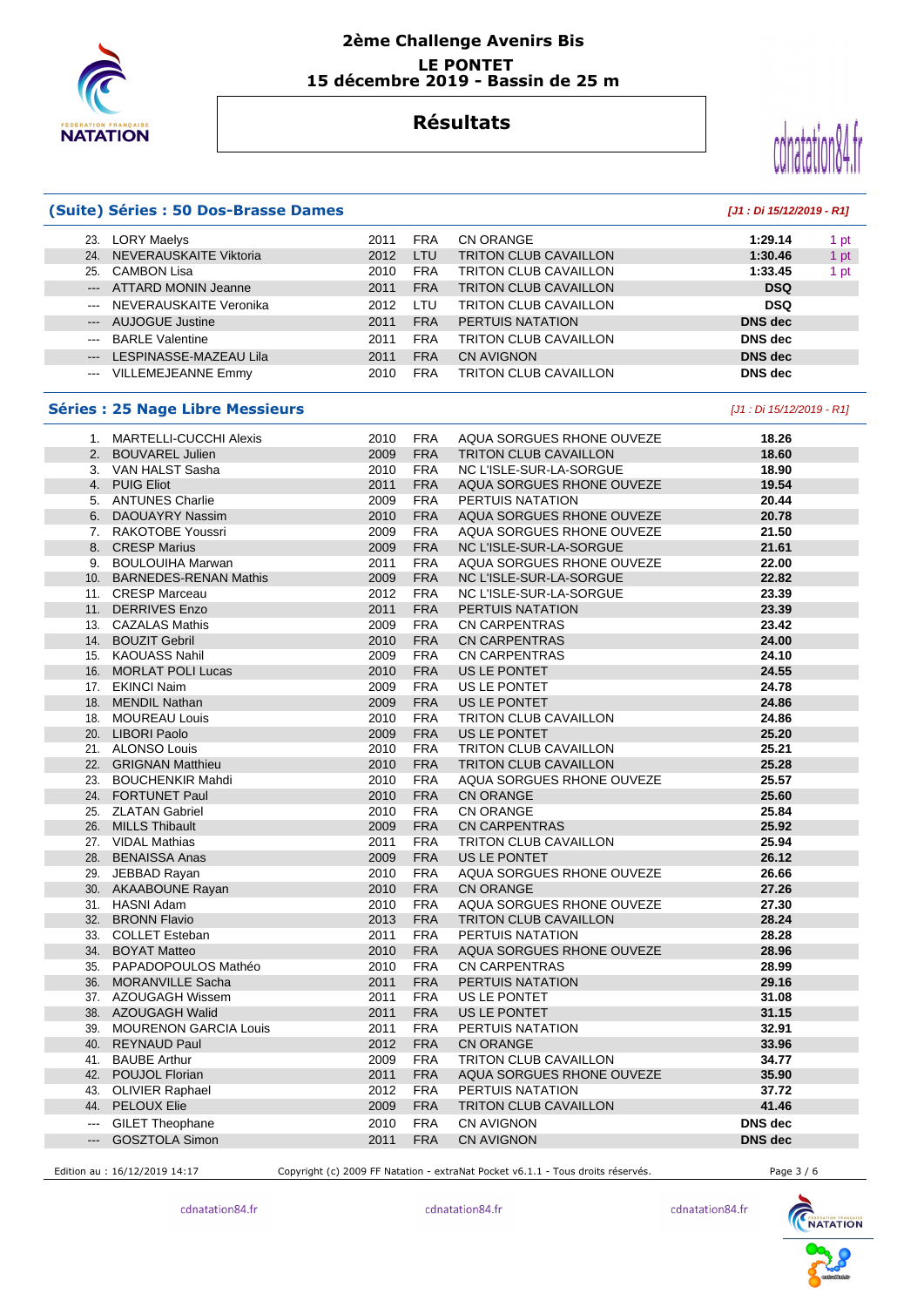

 LE PONTET 15 décembre 2019 - Bassin de 25 m

# **Résultats**



| (Suite) Séries : 25 Nage Libre Messieurs | [J1 : Di 15/12/2019 - R1]             |      |            |                              |                           |
|------------------------------------------|---------------------------------------|------|------------|------------------------------|---------------------------|
| $\frac{1}{2}$                            | TEISSEDRE Jack                        | 2009 | <b>FRA</b> | <b>CN ORANGE</b>             | <b>DNS</b> dec            |
|                                          | --- TORCK Charlie                     | 2009 | <b>FRA</b> | NC L'ISLE-SUR-LA-SORGUE      | <b>DNS</b> dec            |
|                                          | <b>Séries : 25 Papillon Messieurs</b> |      |            |                              | [J1 : Di 15/12/2019 - R1] |
|                                          | 1. MARTELLI-CUCCHI Alexis             | 2010 | <b>FRA</b> | AQUA SORGUES RHONE OUVEZE    | 19.12                     |
|                                          | 2. BOUVAREL Julien                    | 2009 | <b>FRA</b> | <b>TRITON CLUB CAVAILLON</b> | 22.30                     |
|                                          | 3. PUIG Eliot                         | 2011 | <b>FRA</b> | AQUA SORGUES RHONE OUVEZE    | 24.14                     |
|                                          | 4. CRESP Marius                       | 2009 | <b>FRA</b> | NC L'ISLE-SUR-LA-SORGUE      | 24.76                     |
|                                          | 5. BETTANCOURT Gregory                | 2010 | <b>FRA</b> | <b>CN ORANGE</b>             | 25.95                     |
|                                          | 6. RAKOTOBE Youssri                   | 2009 | <b>FRA</b> | AQUA SORGUES RHONE OUVEZE    | 26.56                     |
|                                          | 7. COLLET Esteban                     | 2011 | <b>FRA</b> | PERTUIS NATATION             | 29.01                     |
|                                          | 8. DAOUAYRY Nassim                    | 2010 | <b>FRA</b> | AQUA SORGUES RHONE OUVEZE    | 29.04                     |
|                                          | 9. DAMIA Maelann                      | 2010 | <b>FRA</b> | <b>CN ORANGE</b>             | 30.58                     |
|                                          | 10. MORLAT POLI Lucas                 | 2010 | <b>FRA</b> | US LE PONTET                 | 32.40                     |
|                                          | 11. VIDAL Mathias                     | 2011 | <b>FRA</b> | <b>TRITON CLUB CAVAILLON</b> | 32.66                     |
|                                          | 12. AKAABOUNE Maher                   | 2011 | <b>FRA</b> | <b>CN ORANGE</b>             | 32.97                     |
|                                          | 13. FORTUNET Paul                     | 2010 | <b>FRA</b> | <b>CN ORANGE</b>             | 33.08                     |
|                                          | 14. MENDIL Nathan                     | 2009 | <b>FRA</b> | US LE PONTET                 | 34.47                     |
|                                          | 15. LIBORI Paolo                      | 2009 | <b>FRA</b> | US LE PONTET                 | 36.02                     |
|                                          | 16. EKINCI Naim                       | 2009 | <b>FRA</b> | US LE PONTET                 | 37.48                     |
|                                          | 17. BRONN Flavio                      | 2013 | <b>FRA</b> | <b>TRITON CLUB CAVAILLON</b> | 39.39                     |
|                                          | 18. MOUREAU Louis                     | 2010 | <b>FRA</b> | <b>TRITON CLUB CAVAILLON</b> | 39.50                     |
|                                          | 19. BENAISSA Anas                     | 2009 | <b>FRA</b> | US LE PONTET                 | 41.04                     |
|                                          | 20. REYNAUD Paul                      | 2012 | <b>FRA</b> | <b>CN ORANGE</b>             | 42.36                     |
|                                          | 21. GRIGNAN Matthieu                  | 2010 | <b>FRA</b> | <b>TRITON CLUB CAVAILLON</b> | 42.62                     |
|                                          | 22. ALONSO Louis                      | 2010 | <b>FRA</b> | <b>TRITON CLUB CAVAILLON</b> | 42.63                     |
|                                          | 23. BAUBE Arthur                      | 2009 | <b>FRA</b> | <b>TRITON CLUB CAVAILLON</b> | 47.78                     |
|                                          | 24. AZOUGAGH Wissem                   | 2011 | <b>FRA</b> | US LE PONTET                 | 52.90                     |
|                                          | 25. PELOUX Elie                       | 2009 | <b>FRA</b> | TRITON CLUB CAVAILLON        | 57.00                     |
|                                          | --- AZOUGAGH Walid                    | 2011 | <b>FRA</b> | US LE PONTET                 | <b>DSQ</b>                |

#### **Séries : 100 4 Nages Messieurs** [J1 : Di 15/12/2019 - R1]

|                                | 1. MARTELLI-CUCCHI Alexis<br>$50 \text{ m}$ : $\qquad \qquad \text{---}$                 |  | 2010<br>100 m: 1:47.32 (1:47.32) [1:47.32]                                     | FRA                | AQUA SORGUES RHONE OUVEZE | 1:47.32 | $163$ pts |
|--------------------------------|------------------------------------------------------------------------------------------|--|--------------------------------------------------------------------------------|--------------------|---------------------------|---------|-----------|
|                                | 2. PUIG Eliot                                                                            |  | 2011                                                                           | <b>FRA</b>         | AQUA SORGUES RHONE OUVEZE | 1:56.53 | 75 pts    |
| $50 m$ :                       | $\frac{100 \text{ m}}{1}$ 1.56.53 (1.56.53) [1.56.53]                                    |  |                                                                                |                    |                           |         |           |
| $50 \text{ m}$ : $-$           | 3. VAN HALST Sasha<br>$100 \text{ m}: 1:57.04$ $(1:57.04)$ $[1:57.04]$                   |  | 2010                                                                           | FRA                | NC L'ISLE-SUR-LA-SORGUE   | 1:57.04 | 71 pts    |
|                                | 4. RAKOTOBE Youssri                                                                      |  | 2009                                                                           | <b>FRA</b>         | AQUA SORGUES RHONE OUVEZE | 1:59.54 | 54 pts    |
| $50 \text{ m}$ : $\frac{1}{2}$ | $100 \text{ m}: 1:59.54 (1:59.54) [1:59.54]$                                             |  |                                                                                |                    |                           |         |           |
|                                | 5. DAOUAYRY Nassim                                                                       |  | 2010                                                                           | FRA                | AQUA SORGUES RHONE OUVEZE | 2:02.40 | 37 pts    |
| $50 \text{ m}$ : $\frac{1}{2}$ | $100 \text{ m}$ : 2:02.40 (2:02.40) [2:02.40]                                            |  |                                                                                |                    |                           |         |           |
| $50 m:$ $---$                  | 6. BETTANCOURT Gregory                                                                   |  | $\sim$ 2010 $\sim$ 2010 $\sim$<br>$100 \text{ m}:$ 2:05.15 (2:05.15) [2:05.15] | <b>FRA</b>         | <b>CN ORANGE</b>          | 2:05.15 | 23 pts    |
|                                | 7. HEROGUEZ Victor <b>Example 20</b>                                                     |  | 2010                                                                           | FRA                | PERTUIS NATATION          | 2:11.24 | 4 pts     |
| $50 \text{ m}$ : $-$           | $100 \text{ m}: 2:11.24 (2:11.24) [2:11.24]$                                             |  |                                                                                |                    |                           |         |           |
|                                | 8. ZLATAN Gabriel                                                                        |  | 2010                                                                           | FRA                | <b>CN ORANGE</b>          | 2:19.90 | 1 pt      |
|                                | $50 \text{ m}$ : $\frac{300 \text{ m}}{100 \text{ m}}$ : $\frac{2:19.90}{100 \text{ m}}$ |  | $(2:19.90)$ $[2:19.90]$                                                        |                    |                           |         |           |
|                                | 9. DAMIA Maelann                                                                         |  | 2010                                                                           | FRA                | <b>CN ORANGE</b>          | 2:22.76 | 1 pt      |
|                                | 50 m : --- --- - --- - - - - - - - - - - 100 m : 2:22.76 (2:22.76) [2:22.76]             |  |                                                                                |                    |                           |         |           |
|                                | 10. AKAABOUNE Rayan                                                                      |  | 2010                                                                           | <b>FRA</b>         | <b>CN ORANGE</b>          | 2:34.04 | 1 pt      |
| $50 m$ :                       |                                                                                          |  |                                                                                | $[2:34.04]$        |                           |         |           |
| $50 \text{ m}$ : $-$           | 11. DERRIVES Enzo<br>$100 \text{ m}$ : 2:36.43 (2:36.43)                                 |  | 2011                                                                           | FRA<br>$[2:36.43]$ | PERTUIS NATATION          | 2:36.43 | 1 pt      |
|                                | 12. MORANVILLE Sacha                                                                     |  | 2011                                                                           | <b>FRA</b>         | PERTUIS NATATION          | 2:48.18 | 1 pt      |
| $50 \text{ m}$ : $-$           |                                                                                          |  | 100 m: 2:48.18 (2:48.18) [2:48.18]                                             |                    |                           |         |           |

Edition au : 16/12/2019 14:17 Copyright (c) 2009 FF Natation - extraNat Pocket v6.1.1 - Tous droits réservés. Page 4 / 6



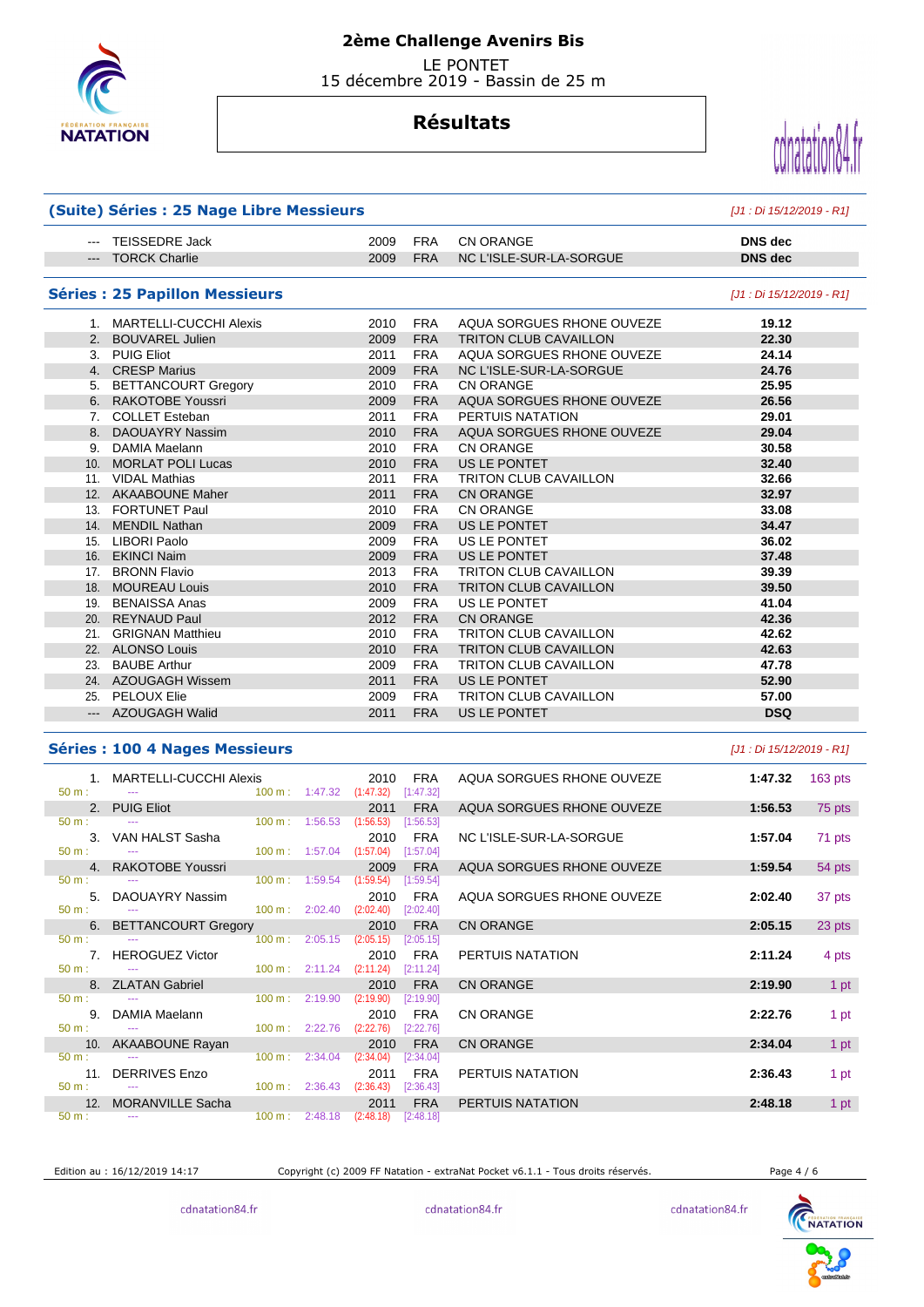

## **2ème Challenge Avenirs Bis**

 LE PONTET 15 décembre 2019 - Bassin de 25 m

# **Résultats**



|                                                                                                                                                                                                                                                                                                                                                                                                                                                                            | (Suite) Séries : 100 4 Nages Messieurs                    |      |            |                              | [J1 : Di 15/12/2019 - R1] |        |
|----------------------------------------------------------------------------------------------------------------------------------------------------------------------------------------------------------------------------------------------------------------------------------------------------------------------------------------------------------------------------------------------------------------------------------------------------------------------------|-----------------------------------------------------------|------|------------|------------------------------|---------------------------|--------|
| 50 m:                                                                                                                                                                                                                                                                                                                                                                                                                                                                      | 13. AKAABOUNE Maher<br>100 m: 2:57.32 (2:57.32) [2:57.32] | 2011 | FRA        | <b>CN ORANGE</b>             | 2:57.32                   | 1 pt   |
| $\qquad \qquad - - -$                                                                                                                                                                                                                                                                                                                                                                                                                                                      | <b>TEISSEDRE Jack</b>                                     | 2009 | <b>FRA</b> | <b>CN ORANGE</b>             | <b>DNS</b> dec            |        |
|                                                                                                                                                                                                                                                                                                                                                                                                                                                                            | <b>Séries : 50 Papillon-Dos Messieurs</b>                 |      |            |                              | [J1 : Di 15/12/2019 - R1] |        |
|                                                                                                                                                                                                                                                                                                                                                                                                                                                                            | 1. DAMIA Maelann                                          | 2010 | <b>FRA</b> | <b>CN ORANGE</b>             | 1:00.71                   | 1 pt   |
|                                                                                                                                                                                                                                                                                                                                                                                                                                                                            | 2. CRESP Marius                                           | 2009 | <b>FRA</b> | NC L'ISLE-SUR-LA-SORGUE      | 1:01.82                   | 1 pt   |
|                                                                                                                                                                                                                                                                                                                                                                                                                                                                            | 3. HEROGUEZ Victor                                        | 2010 | <b>FRA</b> | PERTUIS NATATION             | 1:03.68                   | 1 pt   |
|                                                                                                                                                                                                                                                                                                                                                                                                                                                                            | 4. MORLAT POLI Lucas                                      | 2010 | <b>FRA</b> | US LE PONTET                 | 1:03.78                   | 1 pt   |
|                                                                                                                                                                                                                                                                                                                                                                                                                                                                            | 5. CAZALAS Mathis                                         | 2009 | <b>FRA</b> | <b>CN CARPENTRAS</b>         | 1:05.53                   | 1 pt   |
|                                                                                                                                                                                                                                                                                                                                                                                                                                                                            | 6. BARNEDES-RENAN Mathis                                  | 2009 | <b>FRA</b> | NC L'ISLE-SUR-LA-SORGUE      | 1:06.38                   | 1 pt   |
|                                                                                                                                                                                                                                                                                                                                                                                                                                                                            | 7. MENDIL Nathan                                          | 2009 | <b>FRA</b> | US LE PONTET                 | 1:07.82                   | 1 pt   |
|                                                                                                                                                                                                                                                                                                                                                                                                                                                                            | 8. MILLS Thibault                                         | 2009 | <b>FRA</b> | <b>CN CARPENTRAS</b>         | 1:09.76                   | 1 pt   |
|                                                                                                                                                                                                                                                                                                                                                                                                                                                                            | 9. BOUZIT Gebril                                          | 2010 | <b>FRA</b> | <b>CN CARPENTRAS</b>         | 1:12.83                   | 1 pt   |
|                                                                                                                                                                                                                                                                                                                                                                                                                                                                            | 10. LIBORI Paolo                                          | 2009 | <b>FRA</b> | US LE PONTET                 | 1:13.84                   | 1 pt   |
|                                                                                                                                                                                                                                                                                                                                                                                                                                                                            | 11. EKINCI Naim                                           | 2009 | <b>FRA</b> | US LE PONTET                 | 1:14.55                   | 1 pt   |
|                                                                                                                                                                                                                                                                                                                                                                                                                                                                            | 12. KAOUASS Nahil                                         | 2009 | <b>FRA</b> | <b>CN CARPENTRAS</b>         | 1:14.81                   | 1 pt   |
|                                                                                                                                                                                                                                                                                                                                                                                                                                                                            | 13. AZOUGAGH Walid                                        | 2011 | <b>FRA</b> | US LE PONTET                 | 1:22.88                   |        |
|                                                                                                                                                                                                                                                                                                                                                                                                                                                                            |                                                           |      |            |                              |                           | 1 pt   |
|                                                                                                                                                                                                                                                                                                                                                                                                                                                                            | 14. PAPADOPOULOS Mathéo                                   | 2010 | <b>FRA</b> | <b>CN CARPENTRAS</b>         | 1:24.14                   | 1 pt   |
|                                                                                                                                                                                                                                                                                                                                                                                                                                                                            | 15. BENAISSA Anas                                         | 2009 | <b>FRA</b> | US LE PONTET                 | 1:27.17                   | 1 pt   |
|                                                                                                                                                                                                                                                                                                                                                                                                                                                                            | --- AZOUGAGH Wissem                                       | 2011 | <b>FRA</b> | US LE PONTET                 | <b>DSQ</b>                |        |
|                                                                                                                                                                                                                                                                                                                                                                                                                                                                            | <b>Séries: 50 Dos-Brasse Messieurs</b>                    |      |            |                              | [J1 : Di 15/12/2019 - R1] |        |
|                                                                                                                                                                                                                                                                                                                                                                                                                                                                            | 1. BOUVAREL Julien                                        | 2009 | <b>FRA</b> | <b>TRITON CLUB CAVAILLON</b> | 56.08                     | 76 pts |
|                                                                                                                                                                                                                                                                                                                                                                                                                                                                            | 2. MOUREAU Louis                                          | 2010 | <b>FRA</b> | TRITON CLUB CAVAILLON        | 1:02.00                   | 12 pts |
|                                                                                                                                                                                                                                                                                                                                                                                                                                                                            | 3. BETTANCOURT Gregory                                    | 2010 | <b>FRA</b> | <b>CN ORANGE</b>             | 1:02.90                   | 7 pts  |
|                                                                                                                                                                                                                                                                                                                                                                                                                                                                            | 4. CRESP Marceau                                          | 2012 | <b>FRA</b> | NC L'ISLE-SUR-LA-SORGUE      | 1:03.20                   | 6 pts  |
|                                                                                                                                                                                                                                                                                                                                                                                                                                                                            | 5. HEROGUEZ Victor                                        | 2010 | <b>FRA</b> | PERTUIS NATATION             | 1:05.79                   | 1 pt   |
|                                                                                                                                                                                                                                                                                                                                                                                                                                                                            | 6. BOUCHENKIR Mahdi                                       | 2010 | <b>FRA</b> | AQUA SORGUES RHONE OUVEZE    | 1:05.88                   | 1 pt   |
|                                                                                                                                                                                                                                                                                                                                                                                                                                                                            | 7. ANTUNES Charlie                                        | 2009 | <b>FRA</b> | PERTUIS NATATION             | 1:06.29                   | 1 pt   |
|                                                                                                                                                                                                                                                                                                                                                                                                                                                                            | 8. BARNEDES-RENAN Mathis                                  | 2009 | <b>FRA</b> | NC L'ISLE-SUR-LA-SORGUE      | 1:07.90                   | 1 pt   |
|                                                                                                                                                                                                                                                                                                                                                                                                                                                                            | 9. AKAABOUNE Rayan                                        | 2010 | <b>FRA</b> | <b>CN ORANGE</b>             | 1:08.53                   |        |
|                                                                                                                                                                                                                                                                                                                                                                                                                                                                            |                                                           |      |            |                              |                           | 1 pt   |
|                                                                                                                                                                                                                                                                                                                                                                                                                                                                            | 10. CAZALAS Mathis                                        | 2009 | <b>FRA</b> | <b>CN CARPENTRAS</b>         | 1:09.10                   | 1 pt   |
|                                                                                                                                                                                                                                                                                                                                                                                                                                                                            | 11. FORTUNET Paul                                         | 2010 | <b>FRA</b> | <b>CN ORANGE</b>             | 1:10.24                   | 1 pt   |
|                                                                                                                                                                                                                                                                                                                                                                                                                                                                            | 12. BOUZIT Gebril                                         | 2010 | <b>FRA</b> | <b>CN CARPENTRAS</b>         | 1:11.10                   | 1 pt   |
|                                                                                                                                                                                                                                                                                                                                                                                                                                                                            | 13. MILLS Thibault                                        | 2009 | <b>FRA</b> | <b>CN CARPENTRAS</b>         | 1:11.75                   | 1 pt   |
|                                                                                                                                                                                                                                                                                                                                                                                                                                                                            | 14. ZLATAN Gabriel                                        | 2010 | <b>FRA</b> | <b>CN ORANGE</b>             | 1:12.58                   | 1 pt   |
|                                                                                                                                                                                                                                                                                                                                                                                                                                                                            | 15. BAUBE Arthur                                          | 2009 | <b>FRA</b> | <b>TRITON CLUB CAVAILLON</b> | 1:13.11                   | 1 pt   |
|                                                                                                                                                                                                                                                                                                                                                                                                                                                                            | 16. HASNI Adam                                            | 2010 | <b>FRA</b> | AQUA SORGUES RHONE OUVEZE    | 1:13.24                   | 1 pt   |
|                                                                                                                                                                                                                                                                                                                                                                                                                                                                            | 17. OLIVIER Raphael                                       | 2012 | <b>FRA</b> | PERTUIS NATATION             | 1:14.32                   | 1 pt   |
|                                                                                                                                                                                                                                                                                                                                                                                                                                                                            | 18. REYNAUD Paul                                          | 2012 | <b>FRA</b> | <b>CN ORANGE</b>             | 1:15.65                   | 1 pt   |
|                                                                                                                                                                                                                                                                                                                                                                                                                                                                            | 19. VIDAL Mathias                                         | 2011 | FRA        | TRITON CLUB CAVAILLON        | 1:15.86                   | 1 pt   |
|                                                                                                                                                                                                                                                                                                                                                                                                                                                                            | 20. PAPADOPOULOS Mathéo                                   | 2010 | <b>FRA</b> | <b>CN CARPENTRAS</b>         | 1:17.19                   | 1 pt   |
|                                                                                                                                                                                                                                                                                                                                                                                                                                                                            | 21. BOULOUIHA Marwan                                      | 2011 | FRA        | AQUA SORGUES RHONE OUVEZE    | 1:17.28                   | 1 pt   |
|                                                                                                                                                                                                                                                                                                                                                                                                                                                                            | 22. COLLET Esteban                                        | 2011 | <b>FRA</b> | PERTUIS NATATION             | 1:19.34                   | 1 pt   |
|                                                                                                                                                                                                                                                                                                                                                                                                                                                                            | 23. KAOUASS Nahil                                         | 2009 | <b>FRA</b> | CN CARPENTRAS                | 1:19.94                   | 1 pt   |
|                                                                                                                                                                                                                                                                                                                                                                                                                                                                            | 24. DERRIVES Enzo                                         | 2011 | <b>FRA</b> | PERTUIS NATATION             | 1:24.18                   | 1 pt   |
|                                                                                                                                                                                                                                                                                                                                                                                                                                                                            | 25. PELOUX Elie                                           | 2009 | FRA        | <b>TRITON CLUB CAVAILLON</b> | 1:26.42                   | 1 pt   |
|                                                                                                                                                                                                                                                                                                                                                                                                                                                                            | 26. MORANVILLE Sacha                                      | 2011 | <b>FRA</b> | PERTUIS NATATION             | 1:27.02                   | 1 pt   |
|                                                                                                                                                                                                                                                                                                                                                                                                                                                                            | 27. AKAABOUNE Maher                                       | 2011 | <b>FRA</b> | <b>CN ORANGE</b>             | 1:29.63                   | 1 pt   |
|                                                                                                                                                                                                                                                                                                                                                                                                                                                                            | 28. JEBBAD Rayan                                          | 2010 | <b>FRA</b> | AQUA SORGUES RHONE OUVEZE    | 1:31.52                   | 1 pt   |
|                                                                                                                                                                                                                                                                                                                                                                                                                                                                            | 29. BOYAT Matteo                                          | 2010 | <b>FRA</b> | AQUA SORGUES RHONE OUVEZE    | 1:33.14                   |        |
|                                                                                                                                                                                                                                                                                                                                                                                                                                                                            |                                                           |      |            |                              |                           | 1 pt   |
|                                                                                                                                                                                                                                                                                                                                                                                                                                                                            | 30. POUJOL Florian                                        | 2011 | <b>FRA</b> | AQUA SORGUES RHONE OUVEZE    | 1:45.26                   | 1 pt   |
| $\frac{1}{2} \left( \frac{1}{2} \right) \left( \frac{1}{2} \right) \left( \frac{1}{2} \right) \left( \frac{1}{2} \right) \left( \frac{1}{2} \right) \left( \frac{1}{2} \right) \left( \frac{1}{2} \right) \left( \frac{1}{2} \right) \left( \frac{1}{2} \right) \left( \frac{1}{2} \right) \left( \frac{1}{2} \right) \left( \frac{1}{2} \right) \left( \frac{1}{2} \right) \left( \frac{1}{2} \right) \left( \frac{1}{2} \right) \left( \frac{1}{2} \right) \left( \frac$ | <b>ALONSO Louis</b>                                       | 2010 | <b>FRA</b> | <b>TRITON CLUB CAVAILLON</b> | <b>DSQ</b>                |        |
| $\hspace{0.05cm} \ldots$                                                                                                                                                                                                                                                                                                                                                                                                                                                   | <b>BRONN Flavio</b>                                       | 2013 | <b>FRA</b> | <b>TRITON CLUB CAVAILLON</b> | <b>DSQ</b>                |        |
| $\scriptstyle\cdots$                                                                                                                                                                                                                                                                                                                                                                                                                                                       | <b>GRIGNAN Matthieu</b>                                   | 2010 | <b>FRA</b> | TRITON CLUB CAVAILLON        | <b>DSQ</b>                |        |

Edition au : 16/12/2019 14:17 Copyright (c) 2009 FF Natation - extraNat Pocket v6.1.1 - Tous droits réservés. Page 5 / 6